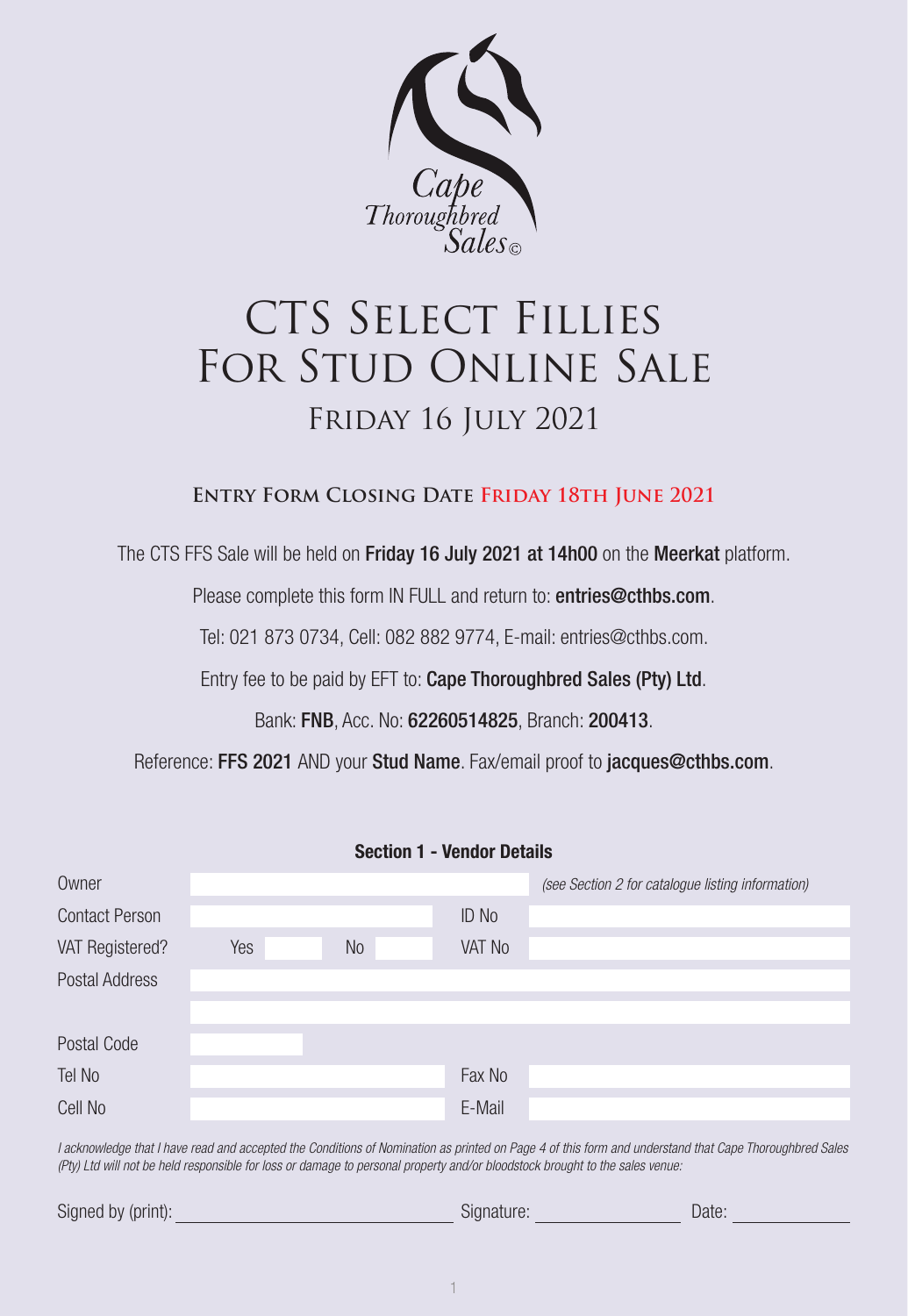# **Section 2**

## 1. **METHOD OF CATALOGUE LISTING**

List the details as they should appear in the catalogue vendor index (if different from Section 1):

| Vendor Name:           |     |    |          |
|------------------------|-----|----|----------|
| Agent?                 | Yes | No | Details: |
| Postal Address:        |     |    |          |
| <b>Contact Person:</b> |     |    |          |
| Telephone:             |     |    | Fax:     |
| Cell:                  |     |    | E-mail:  |

## 2. **SALES PROCEEDS AND CESSION OF RIGHTS**

### Guaranteed payment of sales proceeds will be made to vendors 45 days after the sale.

The vendor agrees that Cape Thoroughbred Sales (Pty) Ltd shall only pay sale proceeds directly into the nominated bank account listed below. If acting as agent for a third party, a separate entry form is to be completed, otherwise the vendor undertakes to account to the registered owner directly. The vendor hereby cedes, makes over and transfers to Cape Thoroughbred Sales (Pty) Ltd all of its rights, title and interest as seller against the buyer in respect of the sale of the horse(s) entered and sold under the conditions of sale of Cape Thoroughbred Sales (Pty) Ltd. This cession by the vendor includes but is not limited to the right of Cape Thoroughbred Sales (Pty) Ltd to institute legal proceedings and to recover in its own name the purchase consideration(s) and related costs and expenses of such horse(s) sold from the relevant buyer(s).

| <b>BANK</b>              |  |  |
|--------------------------|--|--|
|                          |  |  |
| <b>BRANCH NAME</b>       |  |  |
|                          |  |  |
| <b>BRANCH NUMBER</b>     |  |  |
|                          |  |  |
| ACCOUNT NAME             |  |  |
|                          |  |  |
| ACCOUNT NUMBER           |  |  |
|                          |  |  |
|                          |  |  |
| <b>INVOICING DETAILS</b> |  |  |
|                          |  |  |
|                          |  |  |
|                          |  |  |
|                          |  |  |
|                          |  |  |
|                          |  |  |
|                          |  |  |
|                          |  |  |

- Vendor Details on Page 1?
- Signed and dated the nomination form after reading the Conditions on Page 4?
- Are the details for the catalogue listing correct as per section 1 above?
- Do we have the correct banking details to pay sales proceeds to?
- Do we have a copy of your VAT registration certificate? If not please enclose with form.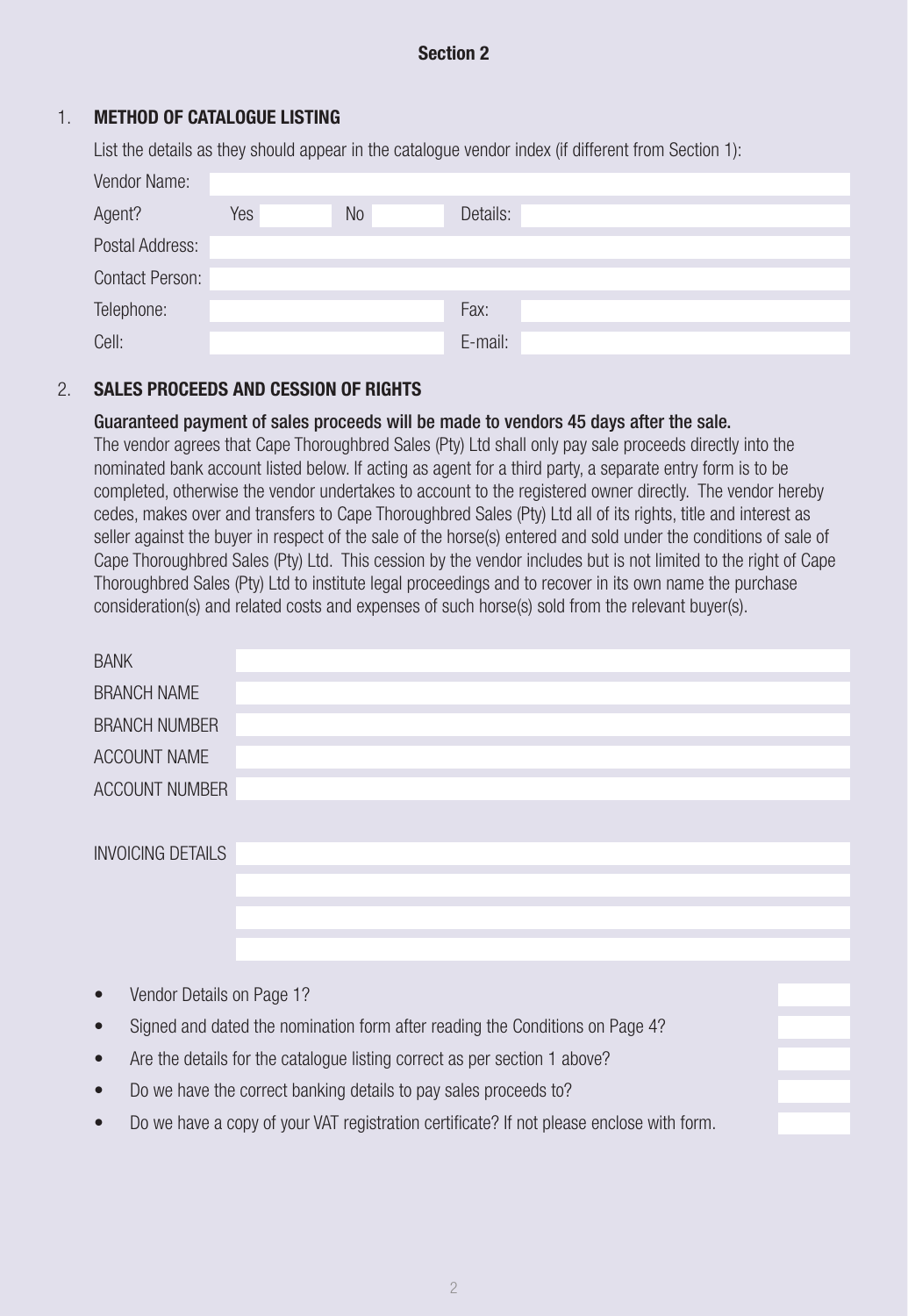# CTS Select Fillies For Stud Online Sale 2021 Nominations to be returned no later than **Friday 18th June 2021**

| No.                                                            | NAME | COLOUR/<br>SEX | DATE<br>OF BIRTH | ${\sf SIRE}$ | DAM |
|----------------------------------------------------------------|------|----------------|------------------|--------------|-----|
| $\mathbbm{1}$                                                  |      |                |                  |              |     |
| $\sqrt{2}$                                                     |      |                |                  |              |     |
| $\mathfrak{S}$                                                 |      |                |                  |              |     |
| $\sqrt{4}$                                                     |      |                |                  |              |     |
| $\mathbf 5$                                                    |      |                |                  |              |     |
| $\,6\,$                                                        |      |                |                  |              |     |
| $\overline{7}$                                                 |      |                |                  |              |     |
| $\,8\,$                                                        |      |                |                  |              |     |
| $\boldsymbol{9}$                                               |      |                |                  |              |     |
| $10$                                                           |      |                |                  |              |     |
| 11                                                             |      |                |                  |              |     |
| 12                                                             |      |                |                  |              |     |
| 13                                                             |      |                |                  |              |     |
| 14                                                             |      |                |                  |              |     |
| 15                                                             |      |                |                  |              |     |
| $16\,$                                                         |      |                |                  |              |     |
| $17$                                                           |      |                |                  |              |     |
| $18\,$                                                         |      |                |                  |              |     |
| $19$                                                           |      |                |                  |              |     |
| $20\,$                                                         |      |                |                  |              |     |
| 21                                                             |      |                |                  |              |     |
| 22                                                             |      |                |                  |              |     |
| 23                                                             |      |                |                  |              |     |
| 24                                                             |      |                |                  |              |     |
| 25                                                             |      |                |                  |              |     |
| $26\,$                                                         |      |                |                  |              |     |
| 27                                                             |      |                |                  |              |     |
| 28                                                             |      |                |                  |              |     |
| ADDITIONAL COMMENTS:                                           |      |                |                  |              |     |
| OR 2. OTHER:<br>INSPECTION TO TAKE PLACE AT:<br>1. PRE-TRAINER |      |                |                  |              |     |

TOTAL NUMBER OF ENTRIES



 $\times$  R2,000.00 + VAT = R

PLEASE EFT PAYMENT TO CAPE THOROUGHBRED SALES (PTY) LTD

Please note that entries will not be accepted without full payment THERE IS NO ACCEPTANCE FEE.

PLEASE NOTE: All horses will be re-inspected at the discretion of CTS upon arrival at the sales grounds. CTS retains the right to remove any horse from the sale should it be deemed necessary for whatever reason.